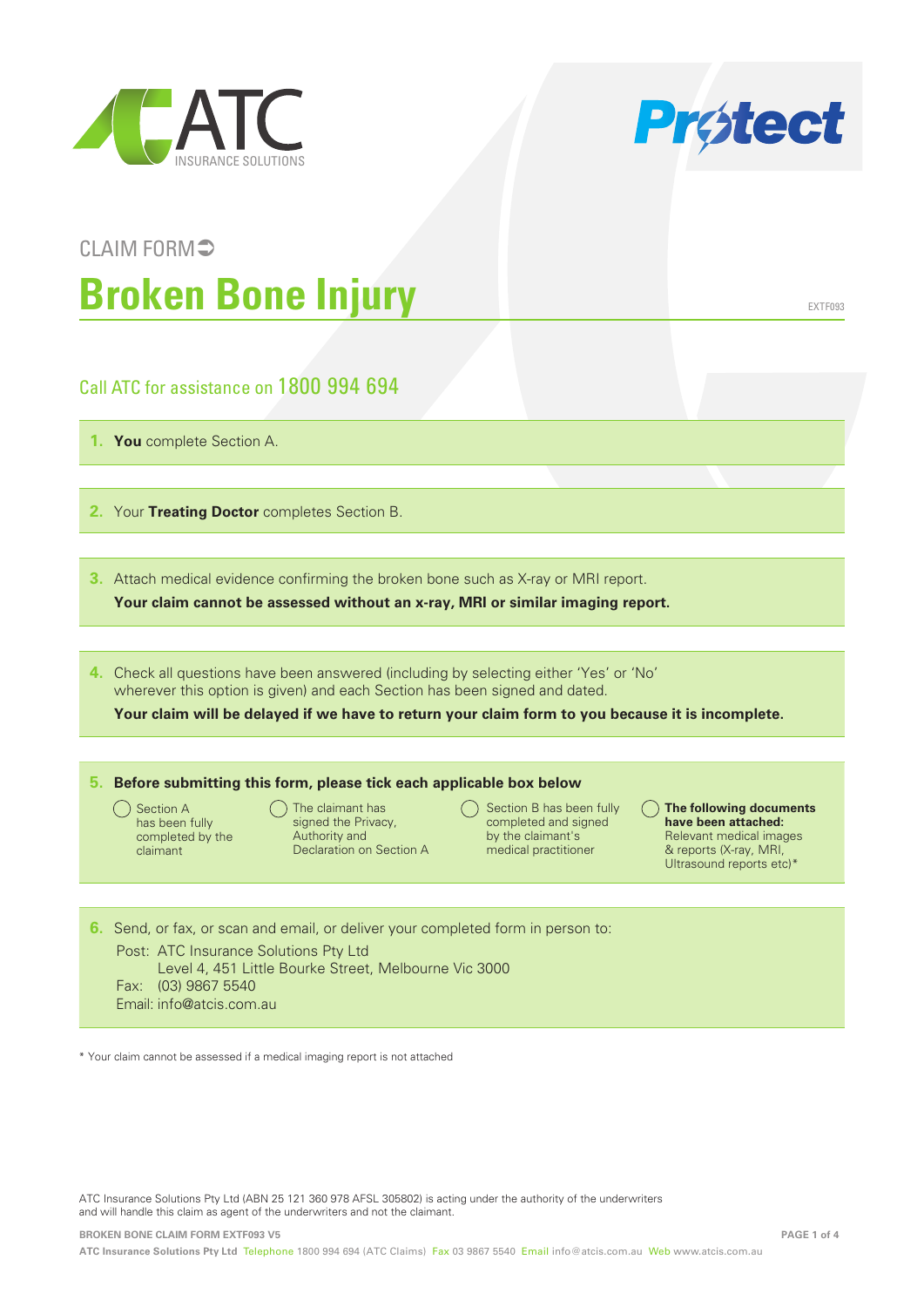## SECTION A <sup>○</sup> Claimant's Statement

#### **All questions to be completed in full by the claimant.**

|    | Union member $Yes() No()$                                                  |                                                                                                           |  |       |       |
|----|----------------------------------------------------------------------------|-----------------------------------------------------------------------------------------------------------|--|-------|-------|
|    |                                                                            |                                                                                                           |  |       |       |
|    | Sex Male $( )$ Female $( )$                                                |                                                                                                           |  |       |       |
|    |                                                                            |                                                                                                           |  |       |       |
|    |                                                                            |                                                                                                           |  |       |       |
|    |                                                                            |                                                                                                           |  |       |       |
|    |                                                                            |                                                                                                           |  |       |       |
|    | Postal address (If different from above)                                   |                                                                                                           |  |       |       |
|    |                                                                            |                                                                                                           |  |       |       |
|    |                                                                            |                                                                                                           |  |       |       |
|    |                                                                            |                                                                                                           |  |       |       |
|    | <b>Electronic Funds Transfer</b>                                           |                                                                                                           |  |       |       |
|    |                                                                            | Please provide your banking details so any claim benefits can be transferred directly in to your account. |  |       |       |
|    |                                                                            |                                                                                                           |  |       |       |
|    |                                                                            |                                                                                                           |  |       |       |
|    |                                                                            |                                                                                                           |  |       |       |
|    | <b>Injury Statement</b>                                                    |                                                                                                           |  |       |       |
| 1. |                                                                            |                                                                                                           |  |       |       |
|    |                                                                            |                                                                                                           |  |       |       |
| 2. |                                                                            | Identify which bone, or bones have been broken: eg, Upper leg, forearm, wrist, collarbone.                |  |       |       |
|    |                                                                            |                                                                                                           |  |       |       |
| З. |                                                                            |                                                                                                           |  |       |       |
|    |                                                                            |                                                                                                           |  |       |       |
|    |                                                                            |                                                                                                           |  |       |       |
| 4. |                                                                            |                                                                                                           |  |       |       |
|    |                                                                            |                                                                                                           |  |       |       |
| 5. | Were there any witnesses to the accident?                                  |                                                                                                           |  | Yes   | No l  |
|    |                                                                            |                                                                                                           |  |       |       |
|    |                                                                            |                                                                                                           |  |       |       |
| 6. |                                                                            | Did the accident occur at work, including during a meal-break or authorised recess?                       |  | Yes ( | No.   |
| 7. |                                                                            | Have you attached a copy of the radiology report or similar to this claim form?                           |  | Yes   | $No*$ |
|    | *Your claim cannot be assessed if a medical imaging report is not attached |                                                                                                           |  |       |       |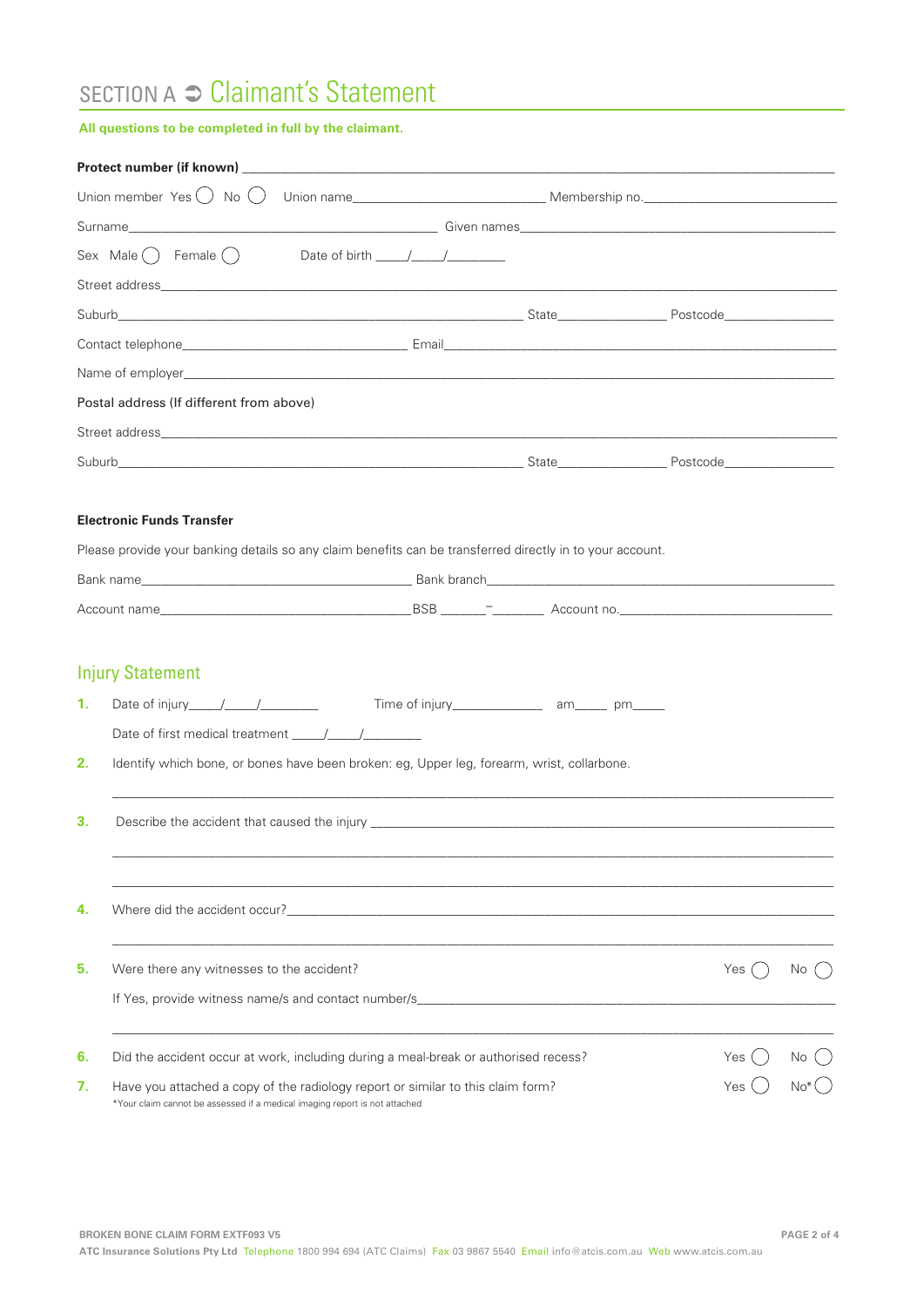### Privacy Act

In this statement "we", "us" and "our" means Lloyd's and ATC Insurance Solutions (ATC) as its agent.

We are bound by the requirements of the *Privacy Act 1988* (Cth), the Privacy Amendment *(Private Sector) Act 2000* (Cth) and the *Privacy Amendment (Enhancing Privacy Protection) Act 2012*. This sets out standards on the collection, use, disclosure and handling of personal information.

Our Privacy Policy is available at www.atcis.com.au or by calling us on the number below.

We, and our agents, need to collect, use and disclose your personal information in order to consider your application for insurance and to provide the cover you have chosen, administer the insurance and assess any claim. You can choose not to provide us with some of the details or all of your personal information, but this may affect our ability to provide the cover, administer the insurance or assess a claim.

We may disclose your personal information to third parties (and/or collect additional personal information about you from them) who assist us in providing the above services and some of these are likely to be overseas recipients in the United Kingdom. These parties which include our related entities, distributors, agents, insurers, claims investigators, assessors, lawyers, medical practitioners and health workers, and federal or state regulatory authorities, including Medicare Australia and Centrelink will only use the personal information for the purposes we provided it to them for (unless otherwise required by law).

Information will be obtained from individuals directly where possible and practicable to do so. Sometimes it may be collected indirectly (e.g. from your representatives or co-insureds). If you provide information for another person you represent to us that:

- you have the authority from them to do so and it is as if they provided it to us;
- you have made them aware that you will or may provide their personal information to us, the types of third parties we may provide it to, the relevant purposes we and the third parties we disclose it to will use it for, and how they can access it. If it is sensitive information we rely on you to have obtained their consent on these matters. If you have not done or will not do either of these things, you must tell us before you provide the relevant information.

You are entitled to access your information and request correction if required. You may also opt out of receiving materials sent by us by contacting ATC on (03) 9258 1700 or write to us at the address given on page 1.

#### Authority

I hereby authorise any hospital, physician, insurer, Medicare Australia, my employer or other person who has attended me to furnish to ATC or its representatives any and all information with respect to any sickness or injury, medical history, consultation, prescription or treatment and copies of all medical records. I also authorise any and all information regarding Workers' Compensation claims, claims with any other insurer or any leave benefits and payments, to be released to ATC. I agree that a photocopy or fax copy of this authorisation shall be considered as effective and valid as the original.

#### **Complete if applicable.**

| Name             | Date of birth<br>Relationship |
|------------------|-------------------------------|
| Telephone number | Email                         |

### Declaration

**I declare that:**

- **a. the claim I am making for injury or sickness IS NOT WORK-RELATED and if my injury or sickness is work-related, I have disclosed this clearly in my answers in this section, and**
- **b. my answers are true and correct and I agree that if I have made, or in any further declaration in respect of the claim make, any false or fraudulent statements or suppress, conceal or falsely state any material fact whatsoever, my cover shall be void and I will lose my rights for this claim and any future claims.**

| Signature    |      |  |
|--------------|------|--|
| Name (print) | Date |  |